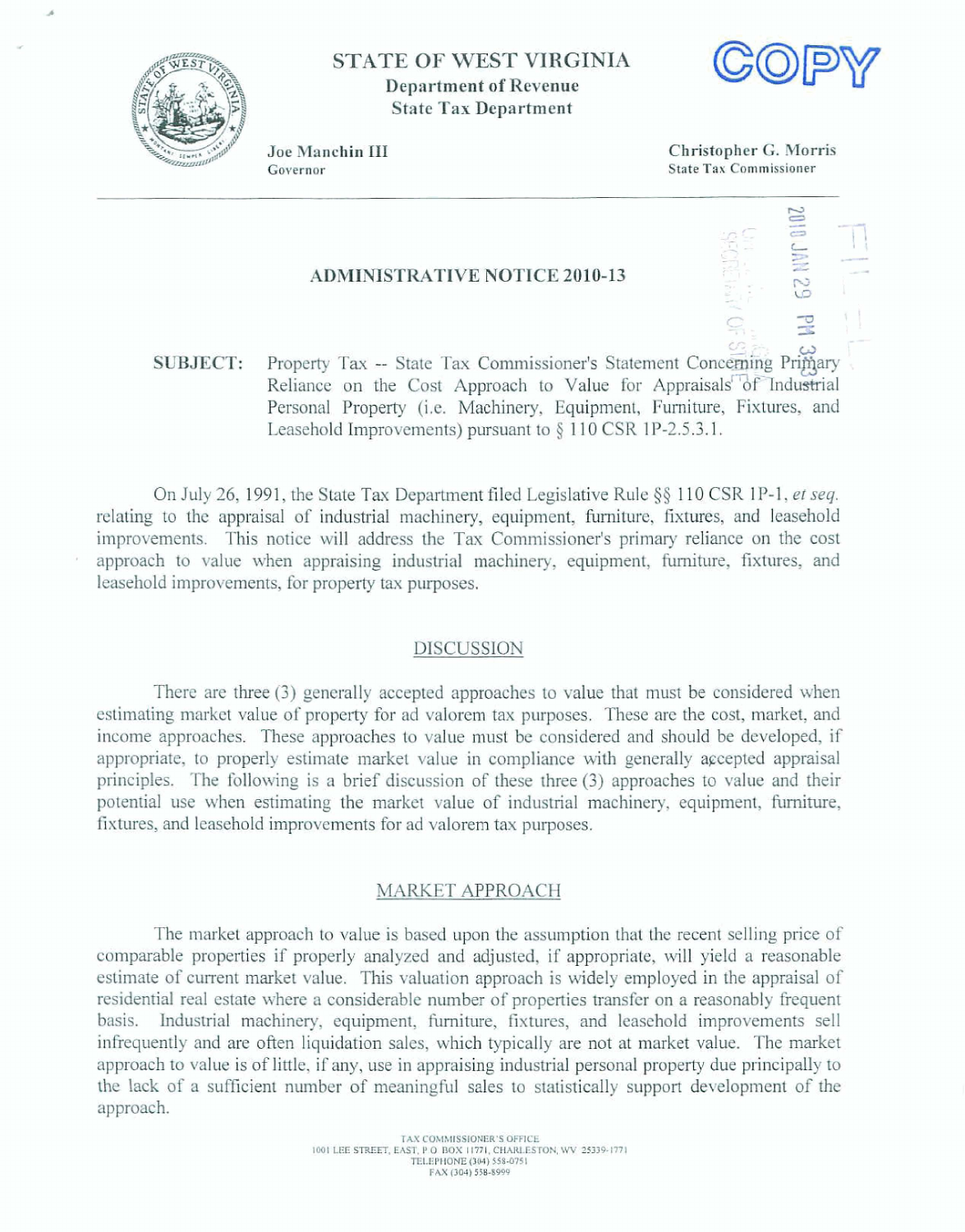## INCOME APPROACH

The income approach to value is based upon the assumption that a property is worth the future income. discounted to present worth. that it will generate for a prospective buyer. The income approach is widely used in the appraisal of various types of income producing properties: however, the approach has limited use in the appraisal of industrial machinery, equipment, furniture, fixtures, and leasehold improvements because of the difficulty in estimating future net benefits: except in the case of certain kinds of leased equipment. When reliable data on equipment leases is available, the income approach can provide reliable estimates of fair market value.

## **COST APPROACH**

The cost approach to value is based upon the assumption that the cost of a property, less depreciation (loss in value). yields a reasonable estimate of market value. Depreciation is a loss in value due to physical deterioration through use. functional obsolescence through design or utility. and economic obsolescence due to outside market forces.

Costs used in the cost approach can be original, acquisition. replacement. or reproduction costs, although often only original or acquisition costs arc readily available. Original cost is the cost of acquisition of a property. Reproduction cost is the cost of reproducing an exact replica of a property. Replacement cost is the cost of replacing a property with one of like utility. The cost approach may be most consistently applied to machinery, equipment. furniture, fixtures, and leasehold improvements because of the availability of reliable data such as the original or acquisition cost.

The State Tax Department trends the original or acquisition cost to today's replacement cost and depreciates the replacement cost. based on age and condition. to estimate a property's current lnarket value. This process is recommended by the International Association of Assessing Officers' Standards on the Valuation of Personal Property.

This process is as follows:

| Original or |           | Today's                  |                  | Current |
|-------------|-----------|--------------------------|------------------|---------|
| Acquisition | $Trend =$ | Replacement or           | Depreciation $=$ | Market  |
| Cost        | Factor    | <b>Reproduction Cost</b> | Factor           | Value   |